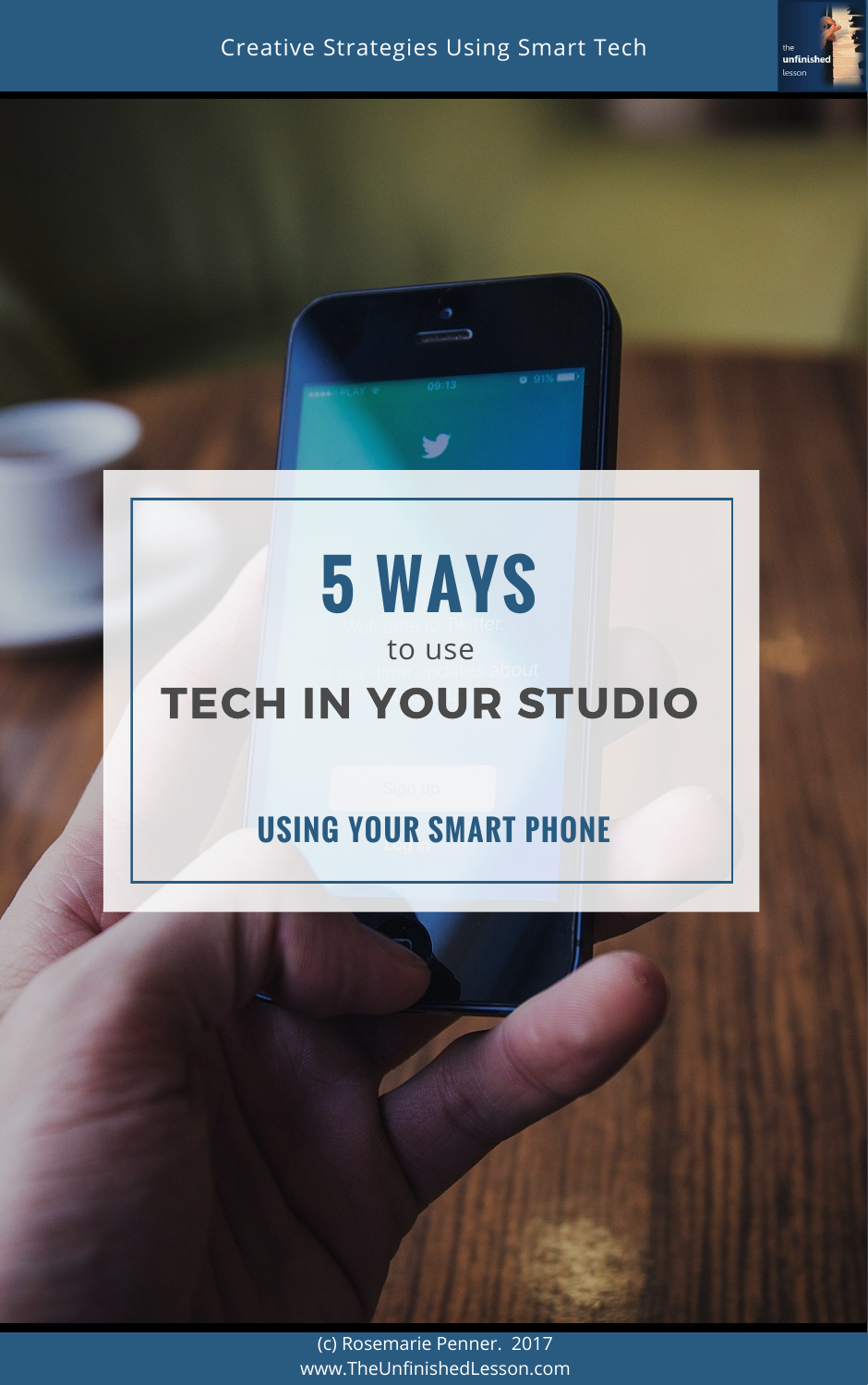(c) Rosemarie Penner. 2017 www.TheUnfinishedLesson.com



Sometimes it can feel overwhelming beginning to incorporate technology into music lessons. What if you could just start with using your cell phone?

#### **Below are my top 5 ways to use your cell phone (in a professional manner).**

- Video/pictures: hand positions, new sections of the song, rote learning (reminder video).
- Audio: Student listens back to their playing before telling you what went well & what needs improvement.
- YouTube: compare different versions, figure out a song by ear, use a tutorial, etc.
- Look up musical terms that the student doesn't know

## 1) Help with songs

- Have students & their parents enter your email address in their contact information. They will be able text you using your email instead of cell number.
- Students can text you during the week if they are struggling with something rather than waiting for their parents to contact you.
- Parents tend to respond faster to texts than emails.

Get students to use their own devices if it is for use during practice. This eliminates the need to transfer videos, pictures, audio, etc. Pro Tip

### 2) Texting using an email

Travel Teacher Tip Be sure your clients have your cell number. No one wants to arrive at a home to find a sick child. Let your clients know to call your cell if it is close to lesson time.

## 3) Online Storage

- Google Drive, OneNote & Evernote all have apps that work on a cell.
- Keep documents you use often stored in your online storage so they are on hand when you need them. No more spending lesson time searching for anything!

Tip

Travel Teacher Imagine your online storage IS your office. Sheet music, technical exercises, pictures/videos/audio for students, etc. can ALL be stored here so they can be sent immediately to clients. No more dragging a heavy travel bag from home to home!